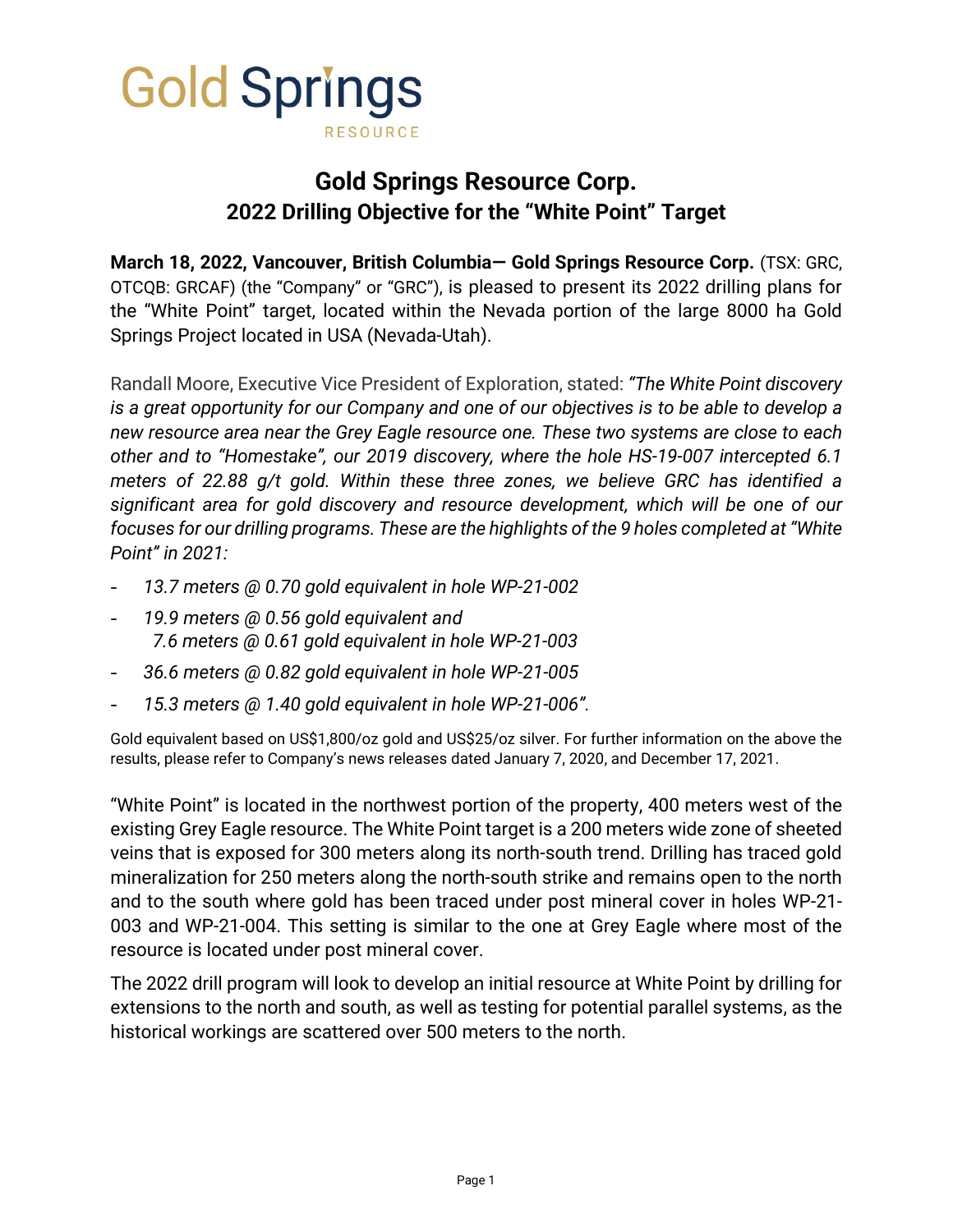

**Developing Nevada Gold Targets: Grey Eagle Flanked by White Point and Homestake are among the 2022 Drill Focus**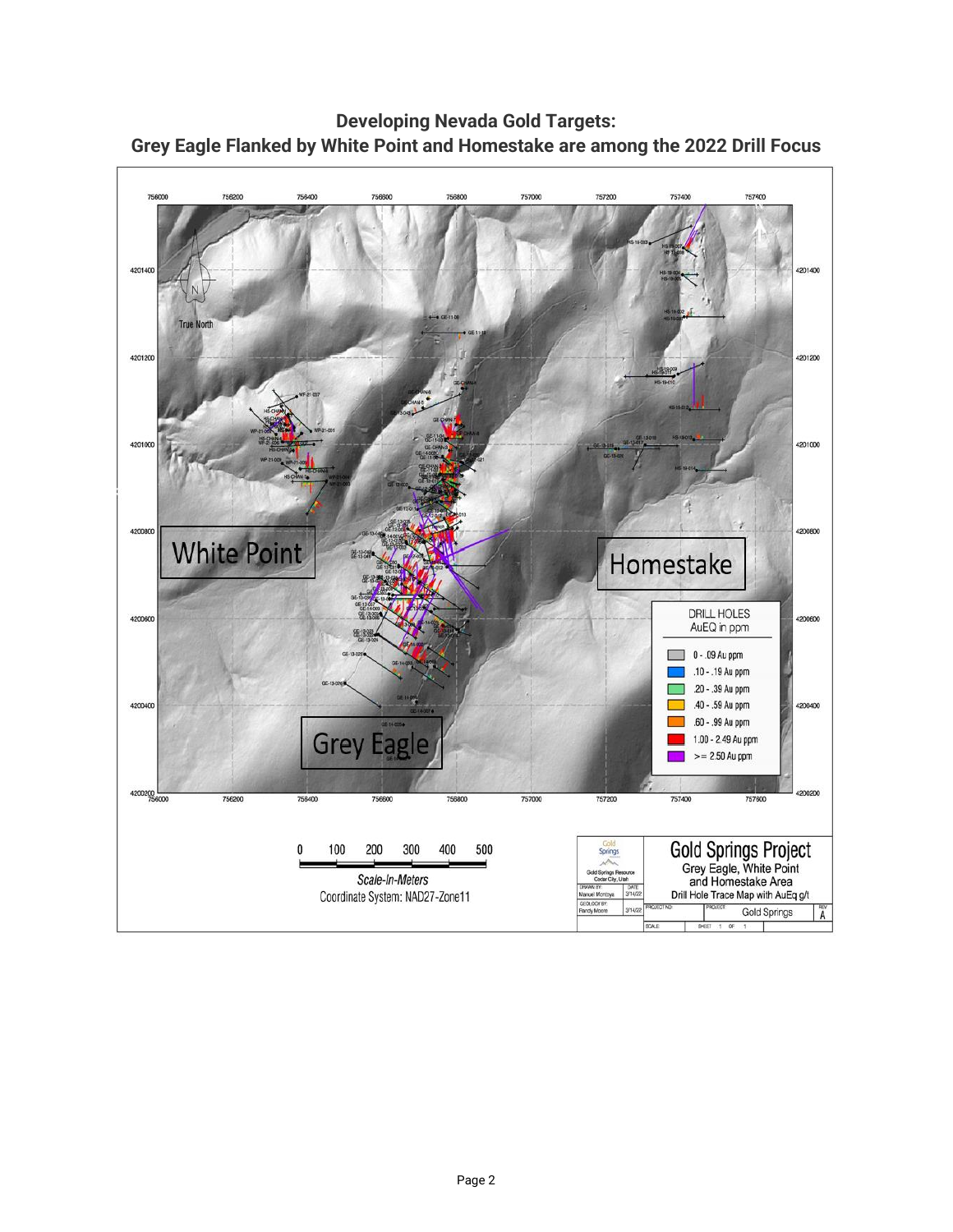

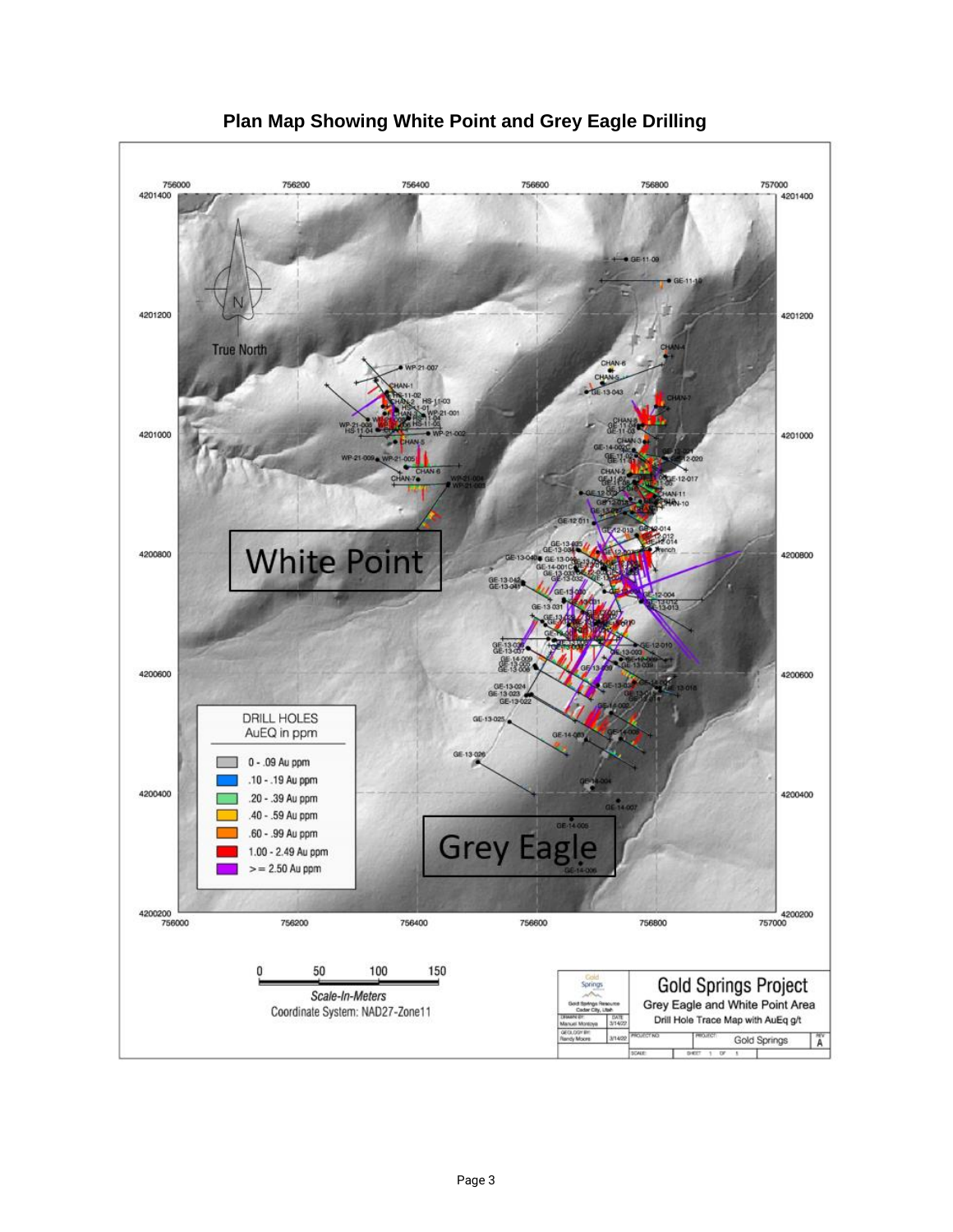

## **Point Plan Map with Drill Traces**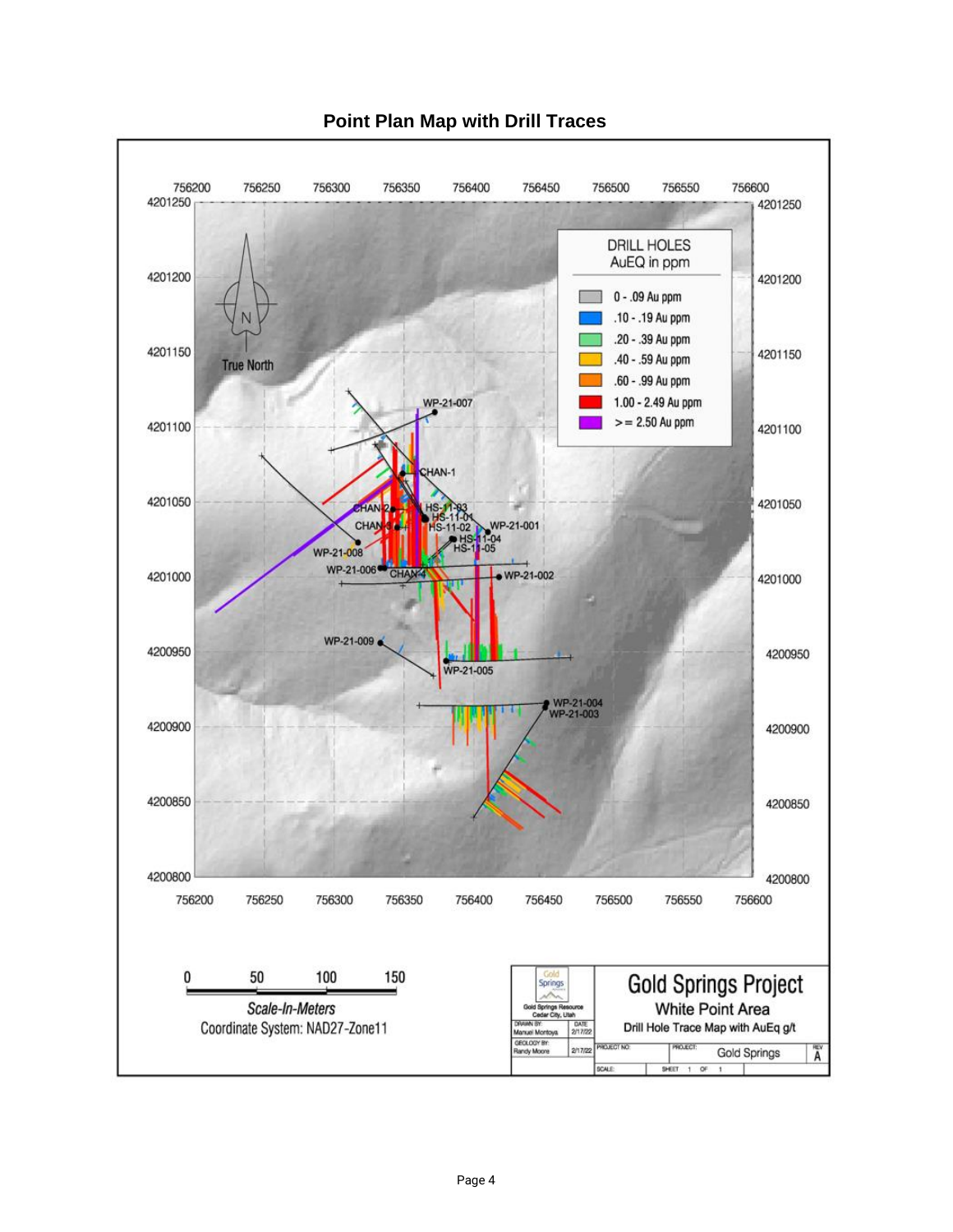

**Overhead View of White Point Grade Shell showing area >0.2 g/t Au**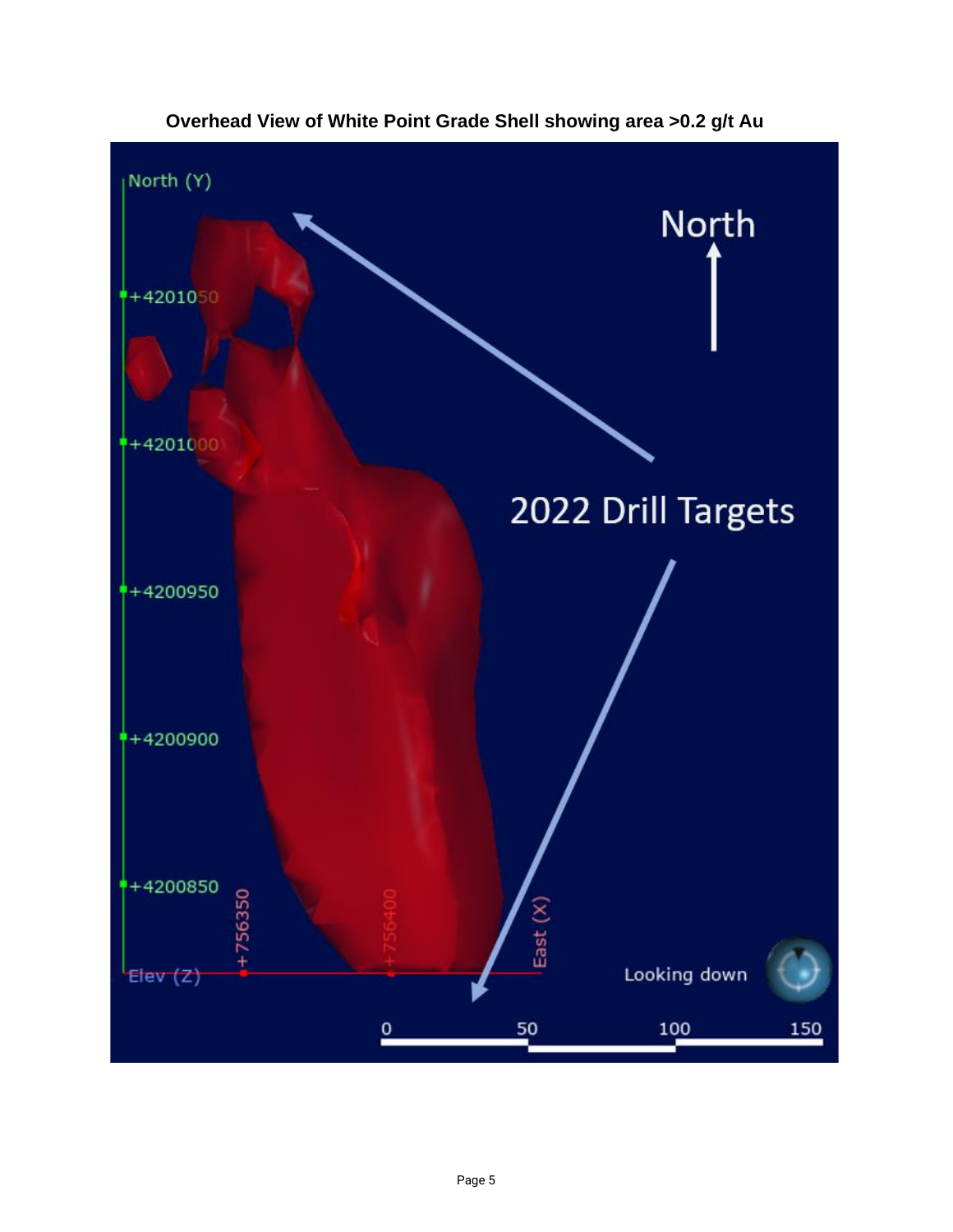

**Cross Section Showing Southernmost Drill Holes at White Point**